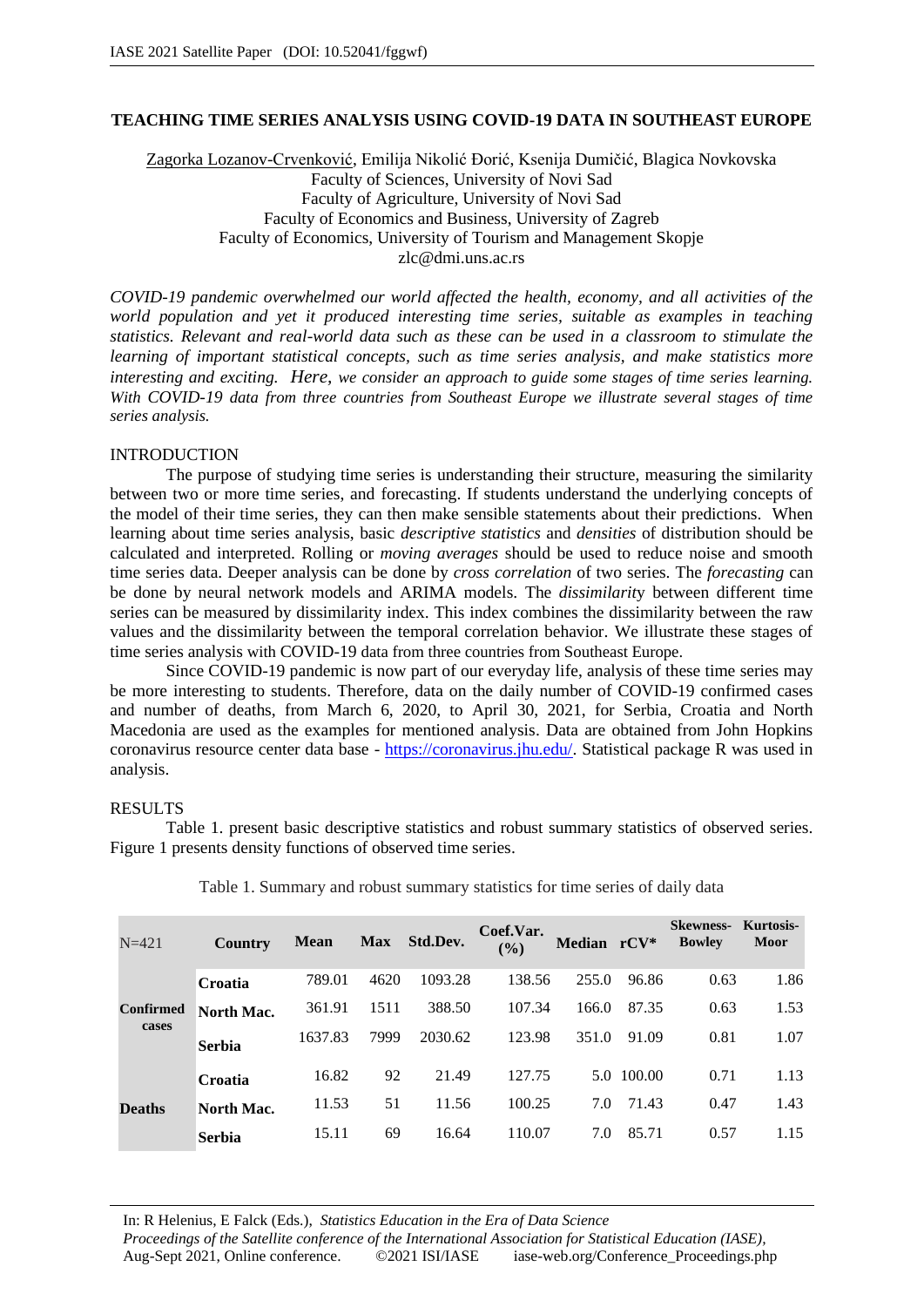Distributions of all three series are right skewed, as it can be seen in Figure 1., especially for Serbia. To reduce the influence of extreme values on the summary statistics, robust summary statistics are

calculated and presented in Table 1. *\* rCv* =  $\frac{MAD}{m} \cdot 100\%$ , *m* = *median*(*x*), *MAD* = *median*(|*m* - *x*|).

Right skewness is also confirmed, with robust Bowley coefficient of skewness, which is highest for Serbia. Because of right skewness of series, robust Moor kurtosis is calculated, and for all series are higher than 1.23. However, they do not deviate much from this value, and therefore, these distributions are not heavy tailed.



Figure 1. Density functions of number of confirmed cases and number of deaths 6.3.2020-30.4.2021

To be able to compare time series of confirmed and death cases, values are calculated per 100,000 population. According to UN data, at midyear 2020, population for Croatia is estimated at 4,105,267, for Serbia 6,944,975, and North Macedonia 2,083,374. In Table 2. descriptive statistics of daily data per 100,000 population are given.

Table 2. Descriptive statistics of time series of daily data calculated per 100,000 population

| $N = 421$                | State                  | Mean  | Median | Max    | Std.Dev. |
|--------------------------|------------------------|-------|--------|--------|----------|
| <b>Confirmed Croatia</b> |                        | 19.22 | 6.21   | 112.54 | 26.63    |
| cases                    | North Macedonia        | 17.37 | 7.97   | 72.53  | 18.65    |
|                          | <b>Serbia</b>          | 23.58 | 5.05   | 143.74 | 30.10    |
| <b>Deaths</b>            | Croatia                | 0.41  | 0.12   | 2.24   | 0.52     |
|                          | <b>North Macedonia</b> | 0.55  | 0.34   | 2.45   | 0.55     |
|                          | <b>Serbia</b>          | 0.22  | 0.10   | 115    | 0.25     |

Presenting time series as data per 100,000 population enables us to compare mean, median maximal value, and standard deviation. The largest mean value of confirmed cases per 100,000 population was in Serbia, and smallest in North Macedonia. On the other hand, largest mean value of deaths per 100,000 population was in North Macedonia, and smallest in Serbia.

*Moving average* used for analyses of time series by creating a time series of averages of different subsets of the full data set. By calculating the moving average, the impacts of random, shortterm fluctuations are mitigated. Rolling or moving averages are a way to reduce noise and smooth time series data. In Figures 2. and 3. original and 7 day moving average series of confirmed cases and deaths in three observed countries are presented. Smoothed time series of COVID-19 time series clearly show similar behavior of time series from three countries, with peaks occurring at the same time. All three series have nonlinear trend. As an exercise, students can do some other methods of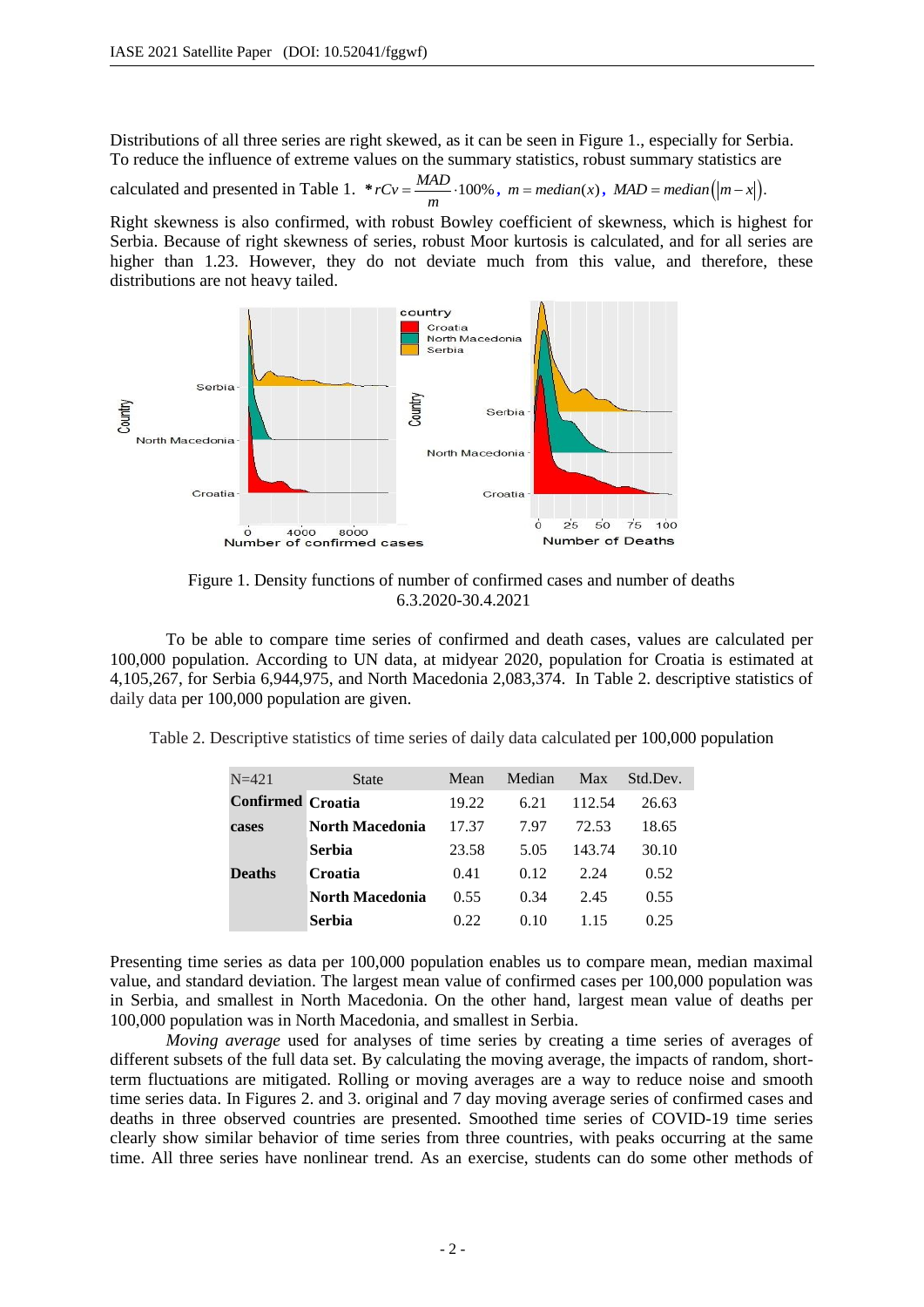smoothing out the noise and extracting the trend as: locally weighted scatter plot smoothing (LOESS), exponentially weighted moving average (EWMA), the triangular moving average.

 *Cross correlation* of confirmed versus death cases, obtained using 7 day moving average series shows the lag between confirmed cases and death cases. Figure 4. displays cross correlations of number of confirmed cases and number of deaths (7-day moving average). Here, cross correlations show that the highest correlation was after 15 days for Croatia, 11 days for North Macedonia and 10 days for Serbia, see Table 3. Rami Krispin, author of *coronavirus* R-package, was the first who explored cross correlation of number of confirmed cases and deaths until September 2020) and found that for Italy the highest correlation was after 4 days and for Belgium 6 days.



Figure 2. Number of confirmed cases and 7 day moving average of number of confirmed cases (per 100,000 population) 6.3.2020-30.4.2021



Figure 3. Number of death cases and 7 day Moving average of number of death cases (per 100,000 population) 6.3.2020-30.4.2021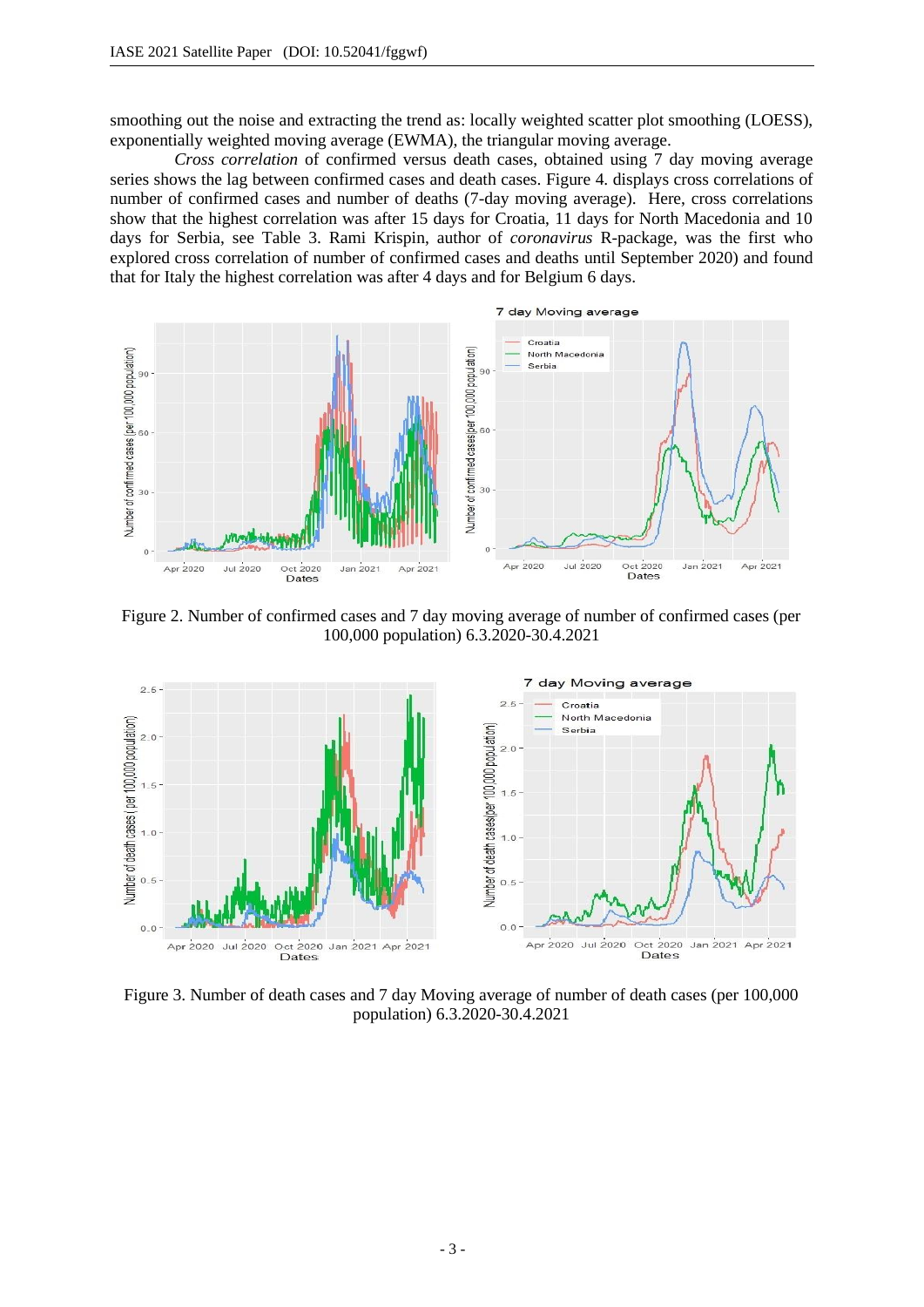

Figure 4. Cross correlation of number of confirmed cases (7-day moving average) and number of deaths (7-day moving average)

A longer period of delay in considered countries may be a consequence of improved treatment of patients, increasing hospital capacity in the second half of the year.

 *The forecasts* of considered time series are obtained by means of ARIMA models and univariate neural network autoregression models (NNAR) that are suitable in the case of noisy data (Hyndman & Athanasopoulos, 2021). Estimation of models and computing forecasts were done applying forecast package (Version 8.14) of statistical software R version 4.0.4. and are presented in Figures 5., 6. and 7. The blue lines present forecasted values, 20 days ahead, and grey areas are corresponding 95% confidence intervals.



Figure 5. The forecasts of time series for Croatia by means of ARIMA and NNAR models

The forecast for all three time series in three countries show that stagnation of confirmed cases and number of deaths can be predicted. In Table 3. neural network autoregression model and ARIMA model used for forecasting are reported.

Table 3. Univariate neural network autoregression and ARIMA models for considered time series

| <b>Time series</b> | <b>Croatia</b> | North Mac.                           | <b>Serbia</b> | Croatia | North Mac.          | <b>Serbia</b> |
|--------------------|----------------|--------------------------------------|---------------|---------|---------------------|---------------|
| <b>Model</b>       |                | <b>Neural network autoregression</b> |               |         | <b>ARIMA</b> models |               |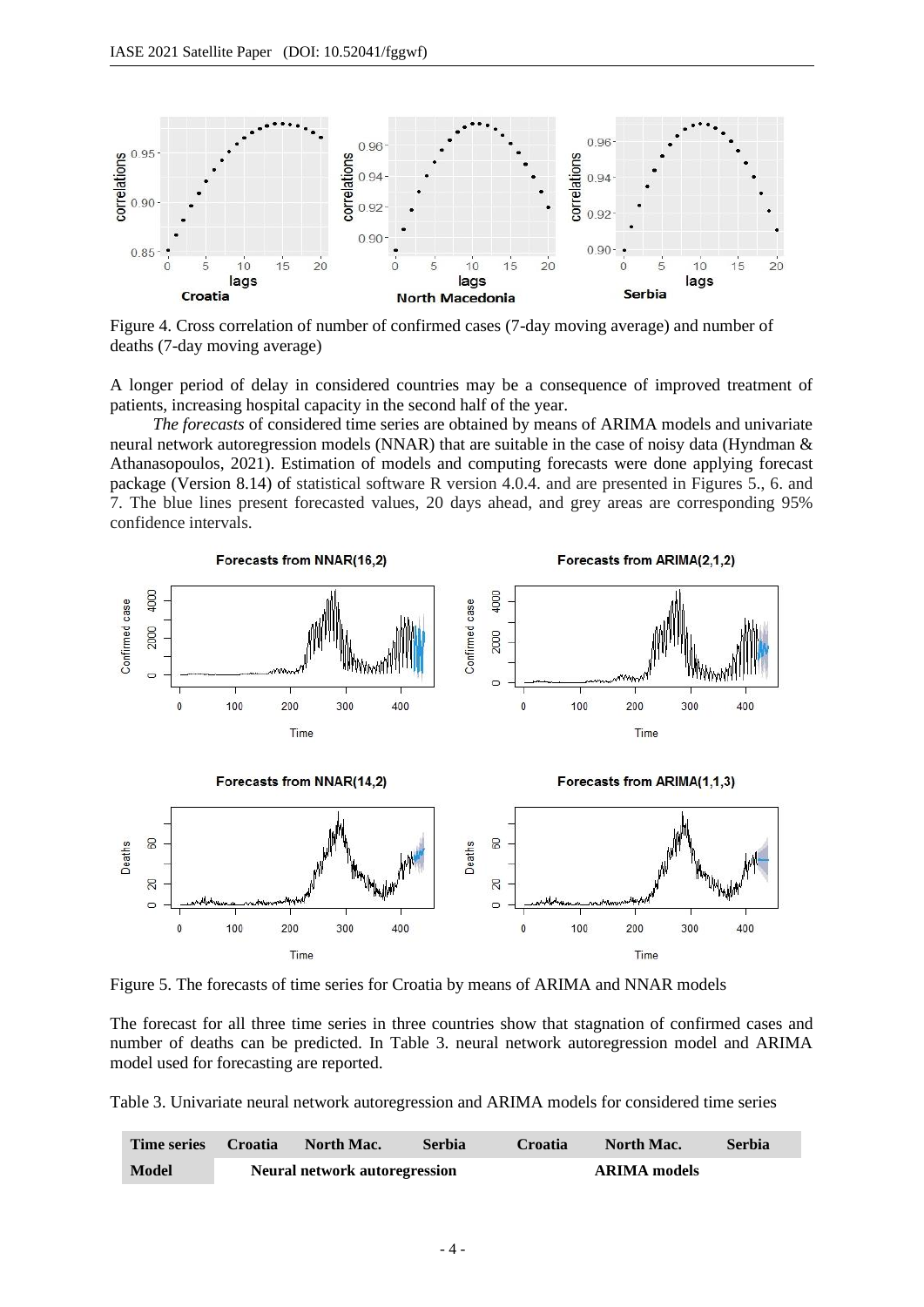| <b>Confirmed</b> | <b>NNAR</b> | <b>NNAR</b> | <b>NNAR</b> | <b>ARIMA</b> | <b>ARIMA</b> | <b>ARIMA</b> |
|------------------|-------------|-------------|-------------|--------------|--------------|--------------|
| cases            | (16.2)      | (26.2)      | (15,2)      | (2,1,2)      | (4,1,2)      | (2,1,1)      |
| $\hat{\sigma}^2$ | 35346       | 5468        | 33849       | 105173       | 19197        | 104553       |
| <b>Deaths</b>    | <b>NNAR</b> | <b>NNAR</b> | <b>NNAR</b> | <b>ARIMA</b> | <b>ARIMA</b> | <b>ARIMA</b> |
|                  | (14,2)      | (10.2)      | (10,2)      | (1,1,3)      | (1,1,3)      | (0,1,1)      |
| $\hat{\sigma}^2$ | 15.88       | 16.79       | 4.00        | 22.75        | 20.05        | 5.64         |

Estimated variance is smaller for neural network autoregression models, which indicates better fit to original data. Although both models can be applied for short-term forecasting earlier research of other authors suggest that the NNAR model is more suitable in modeling complex nonlinear time series. Additional research will be conducted to compare out-of-sample evaluation of forecasting performance of two applied models.



Figure 6. The forecasts of time series for North Macedonia by means of ARIMA and NNAR models